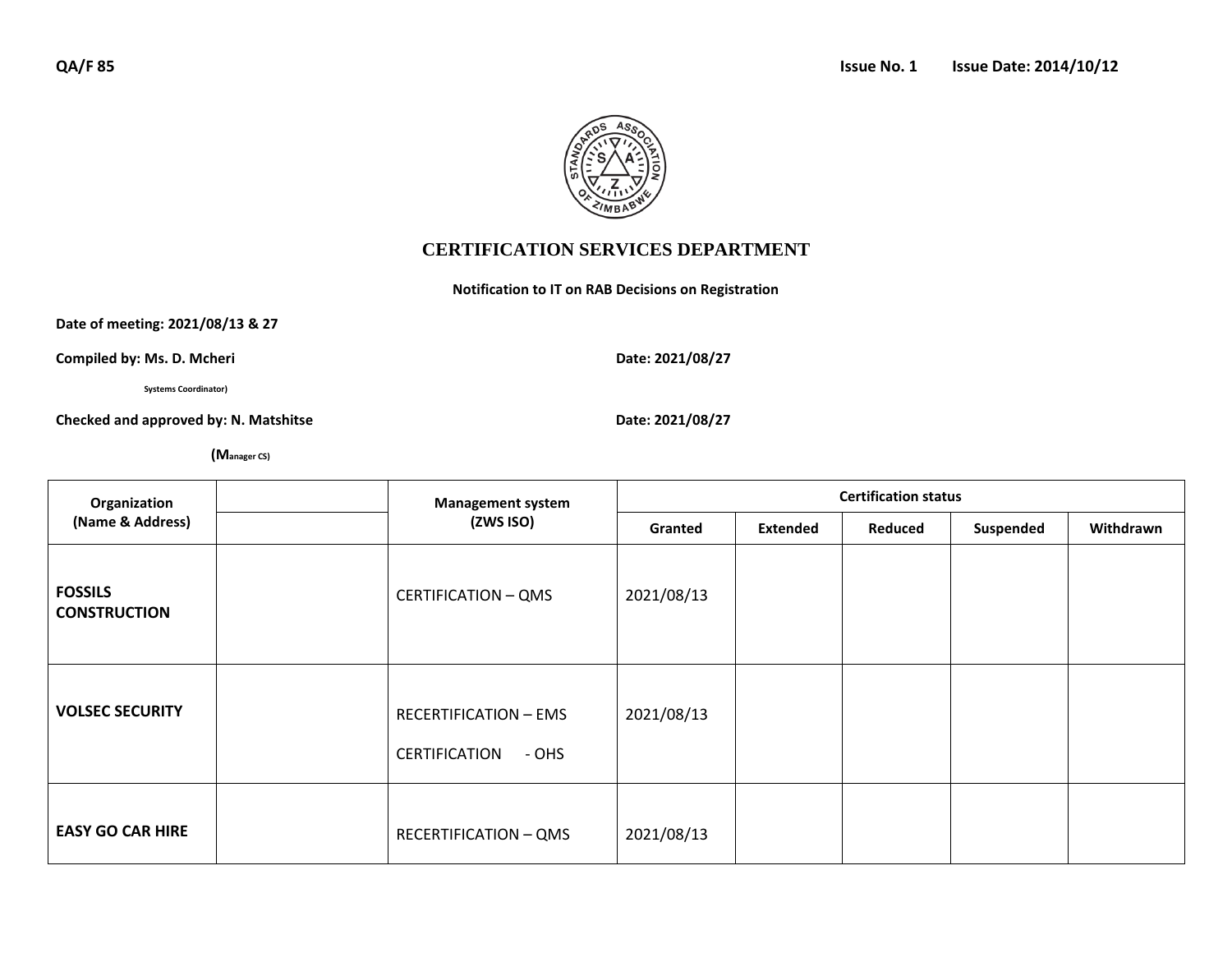| Organization                           | <b>Management system</b><br>(ZWS ISO) | <b>Certification status</b> |                 |         |           |           |  |
|----------------------------------------|---------------------------------------|-----------------------------|-----------------|---------|-----------|-----------|--|
| (Name & Address)                       |                                       | Granted                     | <b>Extended</b> | Reduced | Suspended | Withdrawn |  |
| <b>PROFESSIONAL</b><br><b>SECURITY</b> | <b>RECERTIFICATION - QMS</b>          | 2021/08/13                  |                 |         |           |           |  |
| <b>SCHWEPPES HRE</b>                   | <b>CERTIFICATION - OHS</b>            | 2021/08/13                  |                 |         |           |           |  |
| <b>GILTA SECURITY</b>                  | WITHDRAWAL - QMS                      | 2021/08/13                  |                 |         |           |           |  |
| <b>NELSPORT BRANDS</b>                 | <b>CERTIFICATION - QMS</b>            | 2021/08/27                  |                 |         |           |           |  |
| <b>MINEROOF</b><br><b>ENGINEERING</b>  | <b>CERTIFICATION - QMS</b>            | 2021/08/27                  |                 |         |           |           |  |
| <b>VEER FREIGHT</b>                    | <b>CERTIFICATION - QMS</b>            | 2021/08/27                  |                 |         |           |           |  |
| <b>SPEEDLINK CARGO</b>                 | <b>RECERTIFICATION - QMS</b>          | 2021/08/27                  |                 |         |           |           |  |
| <b>HWANGE COLLIERY</b>                 | <b>RECERTIFICATION - QMS</b>          | 2021/08/27                  |                 |         |           |           |  |
| <b>GOLDSTAR SUGARS</b>                 | <b>RECERTIFICATION - QMS</b>          | 2021/08/27                  |                 |         |           |           |  |